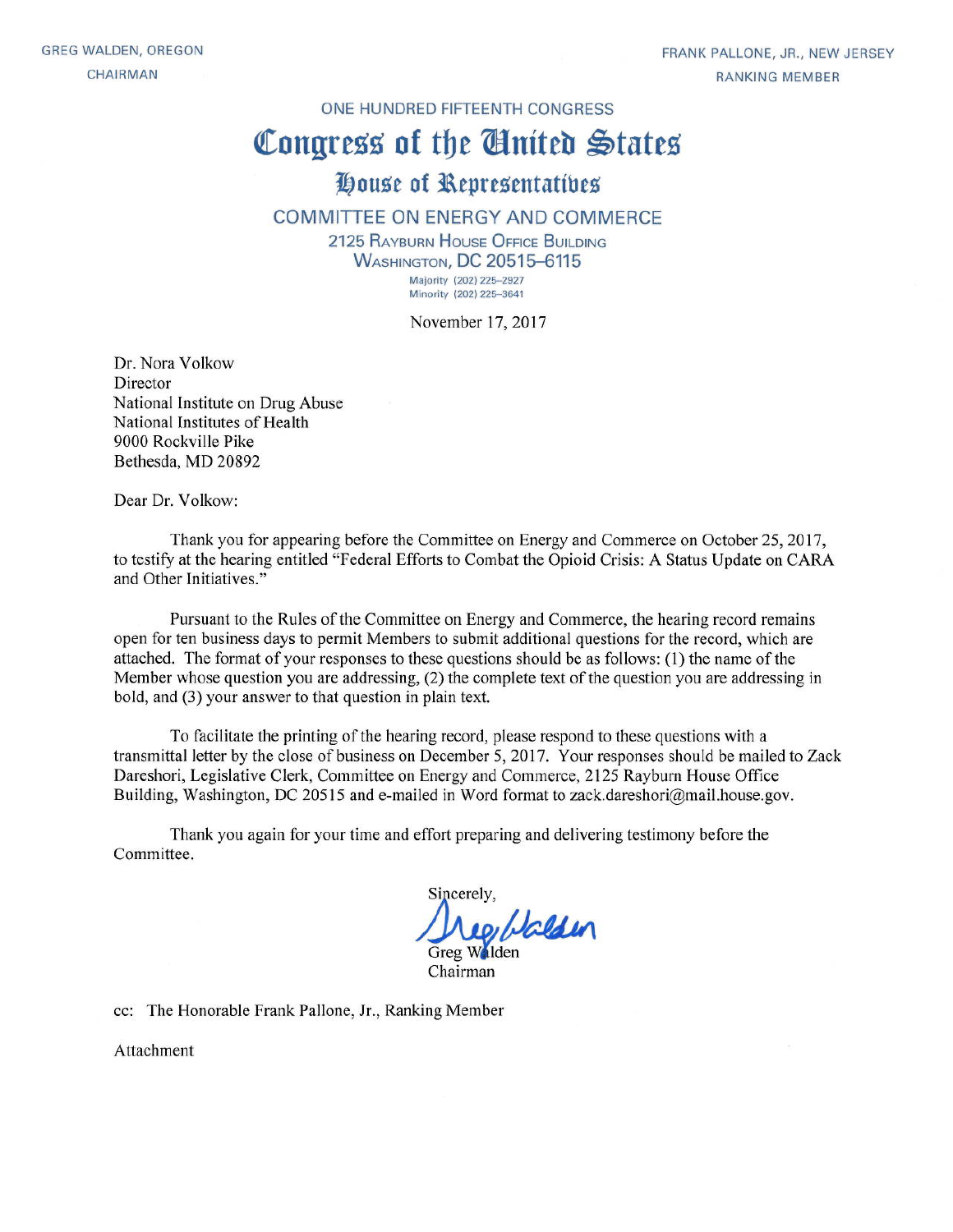# **Attachment — Additional Questions for the Record**

#### **The Honorable Fred Upton**

- 1. The 21st Century Cures Act promoted the importance of advancing precision medicine. NIH Director Francis Collins previously discussed the importance of knowing what medications work for what patients, in what doses, and at what times. How can advances in precision medicine be used to assess risks associated with opioid use disorder and identify the most clinically appropriate treatments? What is the NIH doing to improve awareness of the treatment options for opioid use disorder and examining efficacy of different treatments?
- 2. A recent study estimated that over half of the opioid prescriptions in the United States went to individuals with depression, anxiety and other mood disorders. According to the study, "after controlling for a wide array of other demographic and clinical risk factors…having a mental health disorder [like depression or anxiety disorder] is associated with increased opioid use." Is it common for individuals with no prior history of substance abuse or comorbid psychiatric conditions to develop opioid use disorder? What research has the NIH performed to look into the possible connection between taking prescription opioids and the co-occurrence of opioid use disorder and mental health problems like depression or anxiety disorder?

#### **The Honorable Bill Johnson**

- 1. The NIH has launched some initiatives to improve pain management education in medical, nursing, pharmaceutical, and dental schools. Can you give an update on the efforts of the Centers of Excellence in Pain Education (CoEPEs)?
- 2. Alternative, non-addictive analgesics could prevent addiction before it starts. I understand that NIH is conducting research into potential opioid alternatives. Can you talk about the work being done and how it might help combat the opioid crisis?

## **The Honorable Chris Collins**

- 1. Despite the staggering overdose reports from my district's coroners and the CDC, opioids are still primarily used for the treatment of pain. It is estimated that around 250 million Schedule II prescriptions are filled across the country each year. However, there are other effective options for pain management. For example, several academic peer-reviewed journals have found that states that have legalized the use of marijuana for medical purposes had significantly lower state-level opioid overdose mortality rates…and found that it was an effective form of pain management. Alternatively, anesthesia is utilized in various surgical and non-surgical procedures to improve perioperative [preoperative, intraoperative, and postoperative] pain control while minimizing systemic opioid consumption.
	- a. Under the Opioid State Targeted Response (STR) grants, are states using funds to educate physicians and providers on utilizing non-opiate treatment for pain?
- 2. CARA established the Pain Management Best Practices Inter-Agency Task Force to provide advice and recommendations for development of best practices for pain management and prescribing pain medication. The Task Force is also expected to develop a strategy for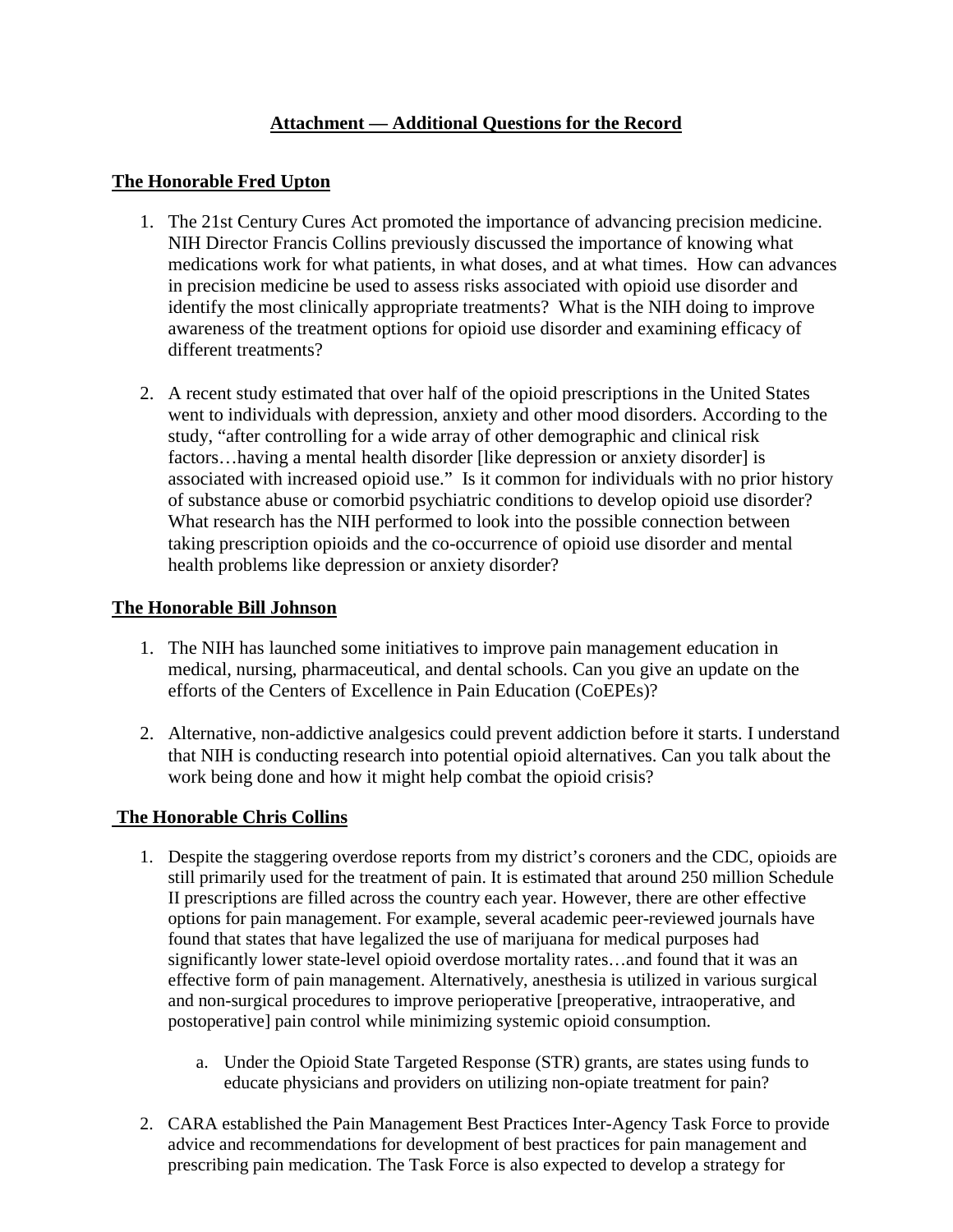disseminating such best practices to relevant federal agencies [the Department of Veterans Affairs, Department of Defense, and Department of Health and Human Services] and the general public.

- a. What is the current status of the nominations process? As this is an advisory committee, to what degree do you expect providers to adopt these practices? Please explain.
- 3. NIDA's Principles of Drug Addiction Treatment was created to address addiction to a wide variety of drugs, including nicotine, alcohol, and prescription drugs. It was first printed in October 1999 and revised in December 2012.
	- a. Considering that robust new research has been published since that time, does NIDA have plans to produce a fourth edition?
	- b. It has come to my attention that this document is not utilized by all healthcare providers and families with afflicted loved ones across the country. What can NIDA or Congress do to ensure that these types of resources are available to all stakeholders?

## **The Honorable Buddy Carter**

NIH is currently undertaking a public-private initiative to develop new non-opioid therapies. That initiative is designed to bring to market less-addictive options for patients.

- 1. Dr. Volkow, I know that NIH is currently working on a public-private initiative. What do you currently have in the pipeline as non-addictive alternatives?
- 2. Who are you currently working with and what's the timeline? Does there need to be a legislative fix to speed these alternatives to market?

#### **The Honorable Pete Olson**

1. Of the grant funding provided for in CARA, how much funding has been allocated to state prescription drug monitoring programs (PDMPs)? Do you think states need additional federal grant funding to improve their PDMP or to fund clinical workflow integrations?

#### **The Honorable Susan Brooks**

- 1. I have heard you say that preventing drug use before it begins is the is the most cost-effective way to reduce drug use and its consequences. In your opinion, what are the characteristics of successful prevention intervention programs? Besides lack of resources, what are the barriers to implementing intervention programs?
- 2. Please describe the NIDA-supported research that is investigating how to improve access to treatment for incarcerated individuals. How is NIDA working with state and local communities on this particular problem?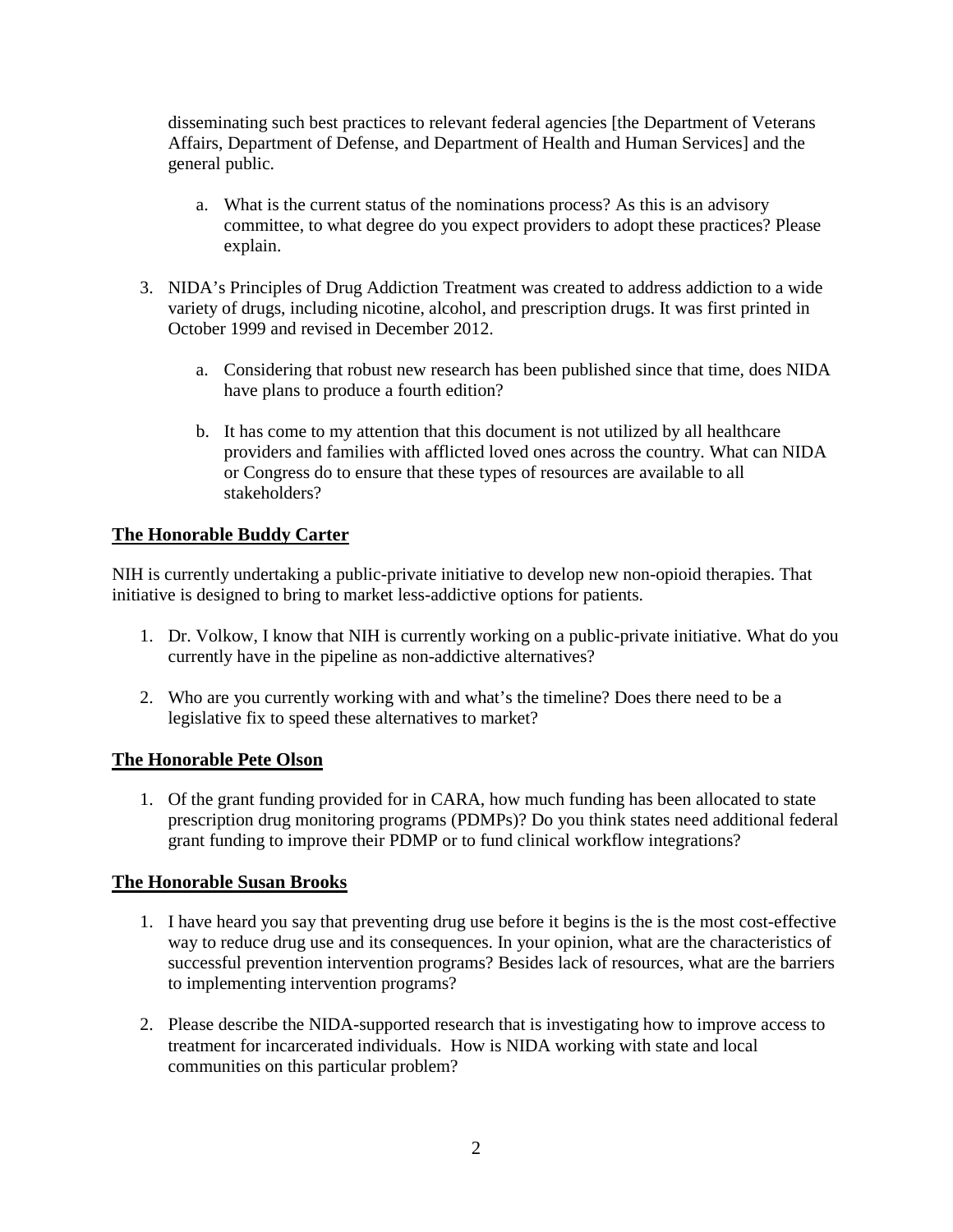- 3. In your opinion, what are the most pressing gaps in data collection that must be addressed in order to stem the tide on this crisis? We hear a lot about the underreporting of overdose deaths – what are the contributing factors that lead to underreporting and inaccurate reporting and what is NIDA doing to address that?
- 4. Please describe any current or planned programs in which NIDA would collaborate with state governments to scale-up evidence-based research in prevention or treatment.

# **The Honorable Ben Ray Lujan**

In 2015, 33,000 Americans died from opioids. According to the CDC, almost half of those deaths were from prescription opioids. The New York Times reports that in 2016, overdoses from all drugs was the leading cause of death of people under the age of 50. Drug overdoses now kill more Americans each year than at the height of the HIV epidemic and the worst year for auto accident deaths. The Times and drug use experts attribute the sharp rise in all drug overdose deaths to the rise of opioids. What we need to fight this epidemic is continued and reliable longterm investments in prevention, treatment, recovery, and monitoring.

The President's budget proposal for fiscal year 2018, coupled with other administration initiatives, takes several steps back in the fight against opioid addiction, including a cut in funds for SAMHSA. Overall, the President's proposed budget cuts HHS by 16.2 percent, the CDC by 17 percent and NIH by 19 percent. It cuts funding for addiction research, treatment and prevention. Even the White House Office on National Drug Control Policy would take a 95 percent hit.

- 1. Director Volkow, do you have all of the tools you need to stop the opioid epidemic?
- 2. Given the 19 percent cuts to NIH in the President's budget proposal, what programs relating to the opioid epidemic will be cut? Which programs would have been expanded that will now not be?

## **The Honorable Frank Pallone, Jr.**

- 1. Dr. Volkow and Dr. McCance-Katz I would like to ask you a few questions related to treatment approaches for opioid use disorder. I have been particularly struck by stories of individuals with opioid use disorder and families who have been targeted and referred to low quality and non-evidence-based treatment services. As I'm sure you're aware, in many cases, this has led to tragic consequences upon leaving such programs.
	- a. Dr. Volkow and Dr. McCance-Katz I understand that the evidence is clear that medication-assisted treatment is the gold standard of opioid use disorder treatment. What are some of the barriers of widespread uptake for this treatment approach?
	- b. What is the difference between this and other chronic conditions as far as uptake of evidence-based medical care? And could you dispel some of the stigma that exists about the use of medications to treat this chronic condition that doesn't exist for the use of medications to treat like diabetes or heart disease?